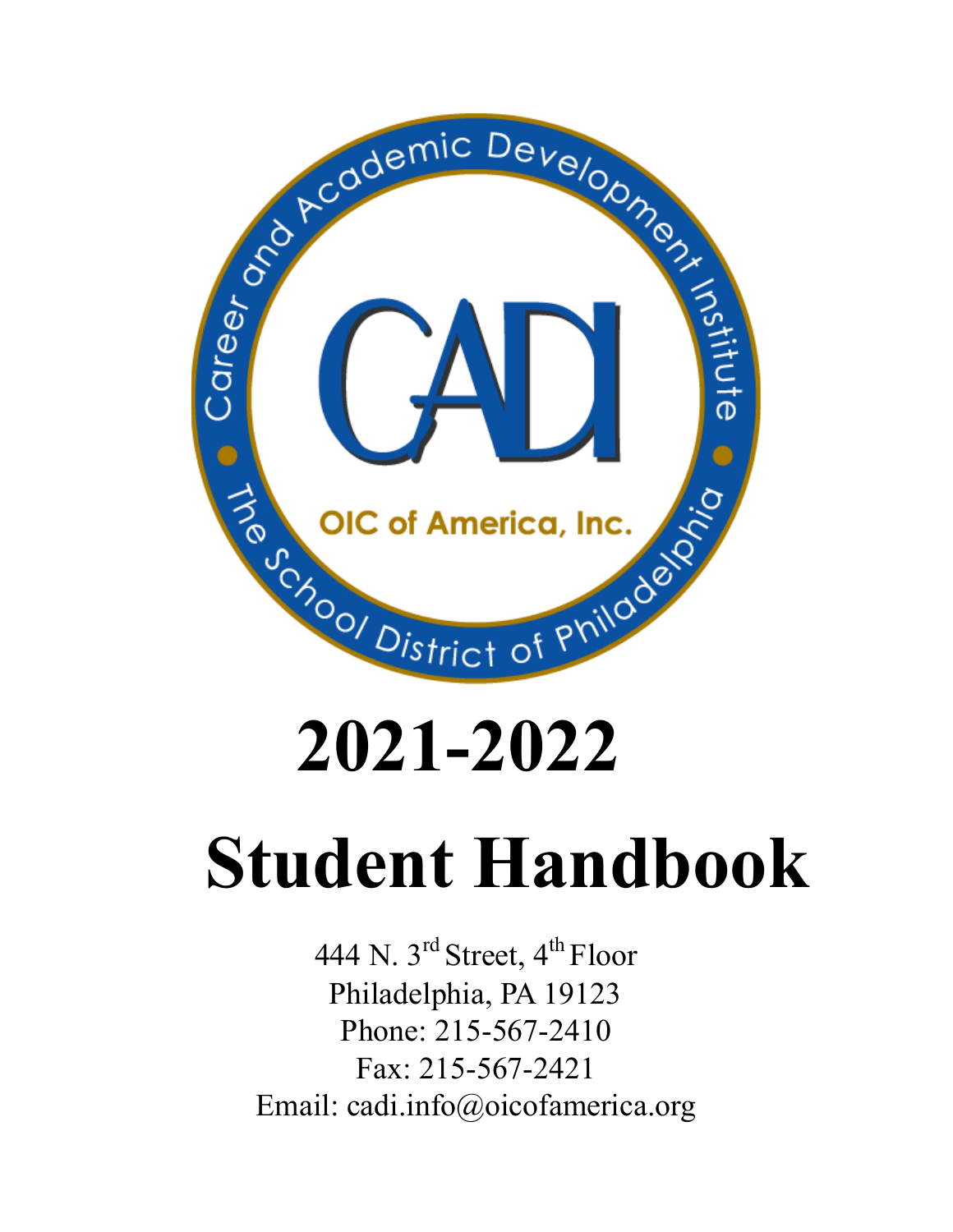# Table of Contents

<span id="page-1-0"></span>

| <b>Table of Contents</b>                                                                                                                                                                                                                                                                                                                                                                                                      | $\boldsymbol{2}$                                                                               |
|-------------------------------------------------------------------------------------------------------------------------------------------------------------------------------------------------------------------------------------------------------------------------------------------------------------------------------------------------------------------------------------------------------------------------------|------------------------------------------------------------------------------------------------|
| <b>Vision and Mission Statements</b>                                                                                                                                                                                                                                                                                                                                                                                          | 4                                                                                              |
| <b>School Staff Directory</b>                                                                                                                                                                                                                                                                                                                                                                                                 | 5                                                                                              |
| <b>School Hours and Attendance</b><br><b>School Day</b><br><b>Late Arrivals</b><br><b>Attendance</b><br><b>Truancy</b><br><b>Absences</b>                                                                                                                                                                                                                                                                                     | 6<br>6<br>6<br>6<br>6<br>6                                                                     |
| <b>Early Dismissals</b>                                                                                                                                                                                                                                                                                                                                                                                                       | $\overline{7}$                                                                                 |
| <b>Academic Requirements and Student Supports</b><br><b>Counselors and Advisors</b><br><b>Multi-Tiered Support System (MTSS)</b><br><b>Credits and Graduation Expectations</b><br><b>Testing</b><br><b>Report Cards and Interim Reports</b><br><b>Honor Roll</b><br><b>Homework Policy</b><br><b>Make-up work Policy</b><br><b>Academic Probation Policy</b><br><b>Prom and senior activities</b><br><b>Student Farecards</b> | $\overline{\mathbf{r}}$<br>$\overline{7}$<br>8<br>8<br>8<br>9<br>9<br>9<br>9<br>10<br>10<br>10 |
| <b>Uniform Policy and Dress Code</b>                                                                                                                                                                                                                                                                                                                                                                                          | 10                                                                                             |
| <b>Dress Code Policy</b><br><b>School Uniforms</b><br>Appropriate Dress and Dress-Down Days<br><b>Additional Clothing Items</b><br><b>Backpacks and Personal Bags</b>                                                                                                                                                                                                                                                         | 10<br>11<br>11<br>11<br>11                                                                     |
| <b>School Safety Policies</b><br><b>Student ID/swipe Cards</b><br><b>Search Policy</b><br><b>Tobacco and Drug Policy</b><br><b>Physical Violence (Fight) Policy</b><br><b>Cell Phones and Other Electronics</b><br><b>Computer and Internet Policy</b>                                                                                                                                                                        | 11<br>11<br>12<br>12<br>12<br>12<br>12                                                         |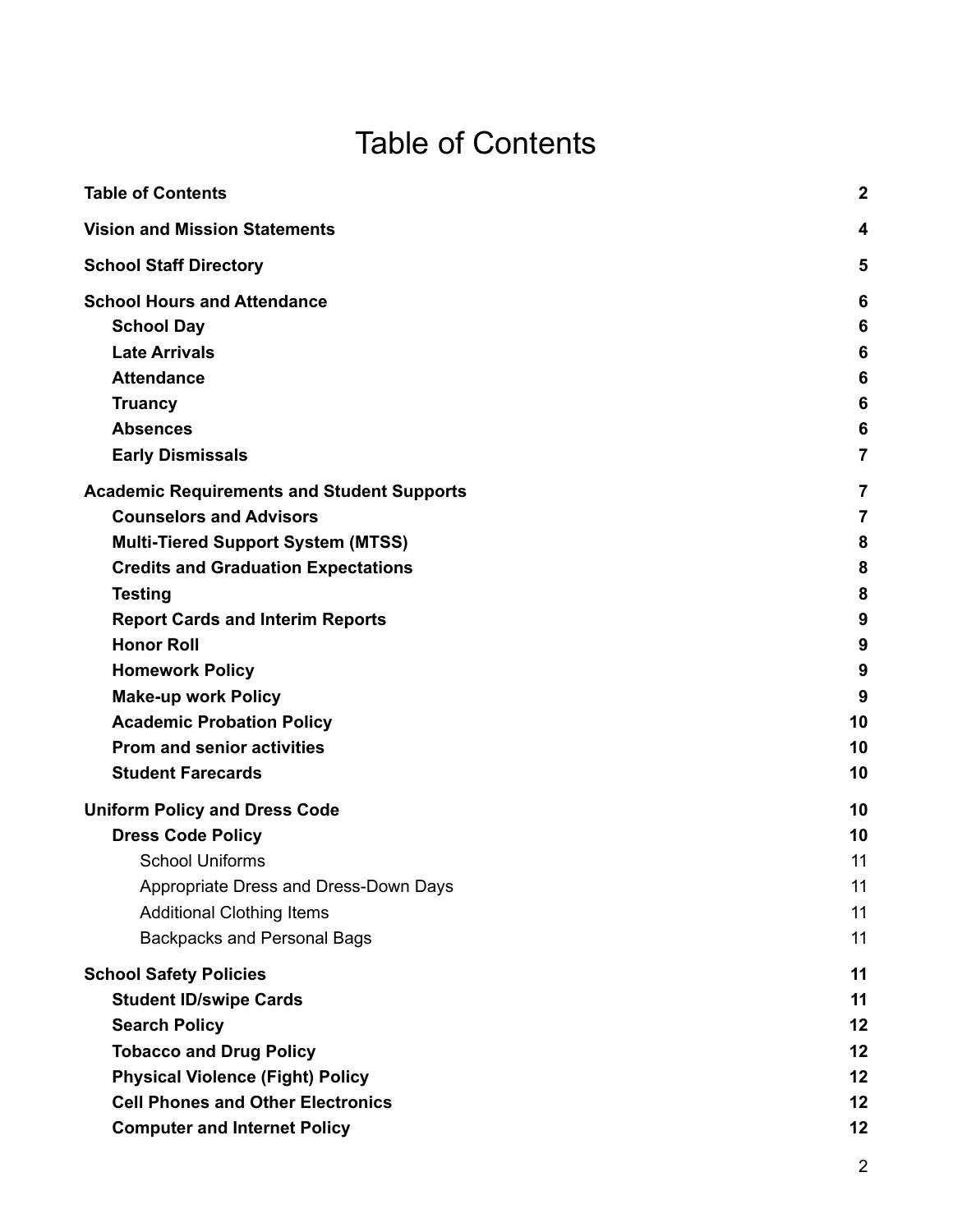| <b>Food Policy</b>                          | 12 |
|---------------------------------------------|----|
| <b>Hallway Policy</b>                       | 13 |
| <b>Visitor Policy</b>                       | 13 |
| <b>Fire and Safety Drill Policy</b>         | 13 |
| <b>Inclement Weather</b>                    | 13 |
| <b>COVID Precautions</b>                    | 13 |
| <b>Acknowledgement of Handbook Policies</b> | 15 |
| OIC CADI Media Release Form                 | 16 |
|                                             |    |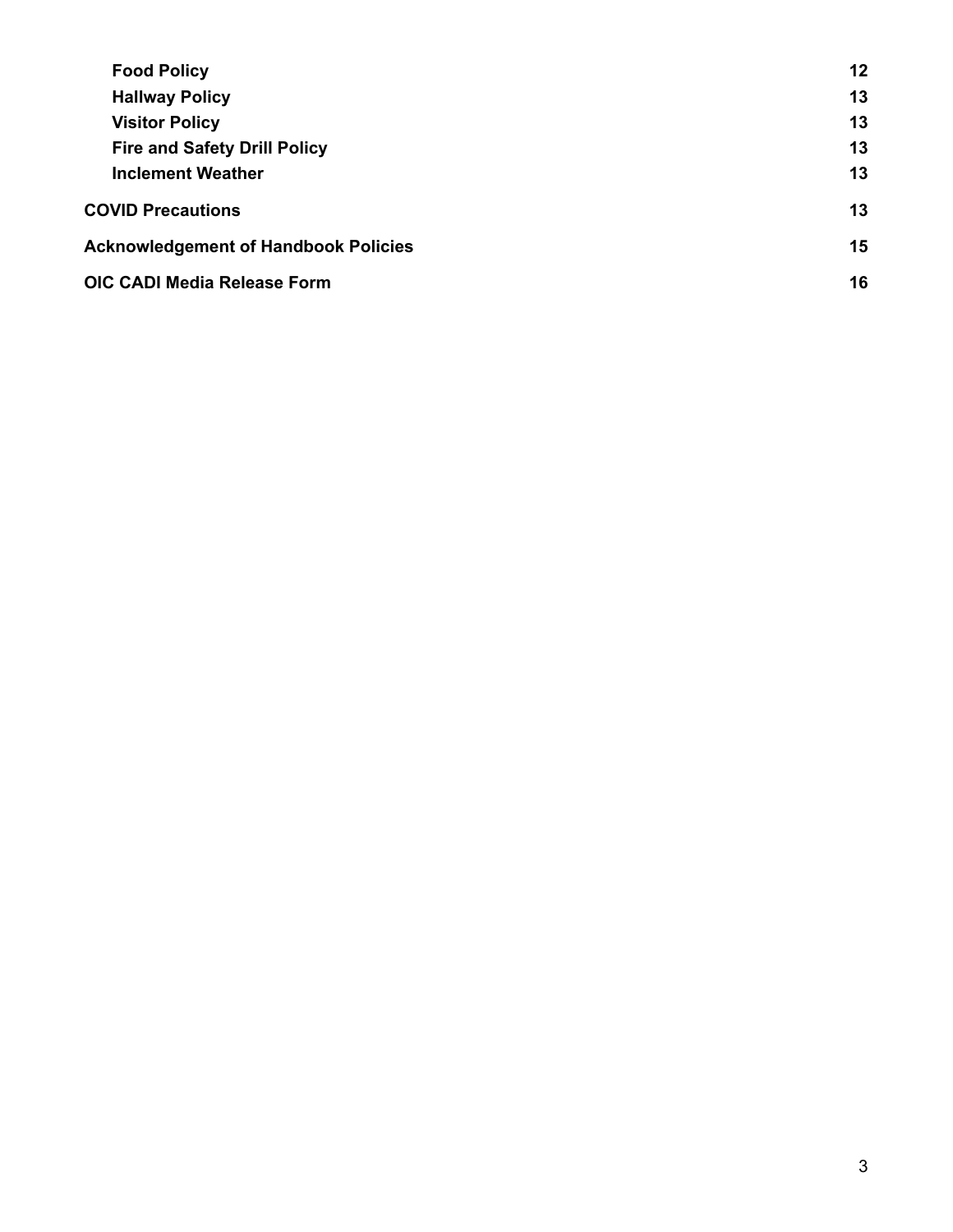# Vision and Mission Statements

<span id="page-3-0"></span>**Vision**: For the Career & Academic Development Institute to be the premier alternative school in the city of Philadelphia; one that prepares students with the academic and soft skills needed for successful post-secondary careers and education.

**Mission**: To provide the necessary education and resources to the over-age, under-credited population and to prepare them for a successful life after graduation.

Those who complete the program earn a standard high school diploma from the School District of Philadelphia. Certified instructors teach engaging courses in English, Math, Science, Social Studies, Spanish, and Art. In addition to the traditional core classes, elective courses and counseling services prepare students for life outside the classroom and after graduation. Professional seminars, festivals, and field trips are some of the outlets available to further help the students achieve beyond their perceived capabilities.

Counselors are an integral part of the school. Our counselors provide one-on-one counseling to keep students focused on doing their best. They also assist students by connecting students with appropriate resources for support with court hearings, childcare issues, living arrangements, post secondary educational attainment, job placement, and advanced skills training.

Our school holds paramount the needs of our students and challenges the staff to be creative and nurturing. Our school values personal responsibility. We believe that a trusting, caring, and mutually respectful relationship must exist between adults and young people. We affirm that a safe environment, free from violence, abuse, and intimidation is possible within a framework of adult leadership. Every aspect of CADI is to provide a quality education while keeping in mind the unique needs of our students.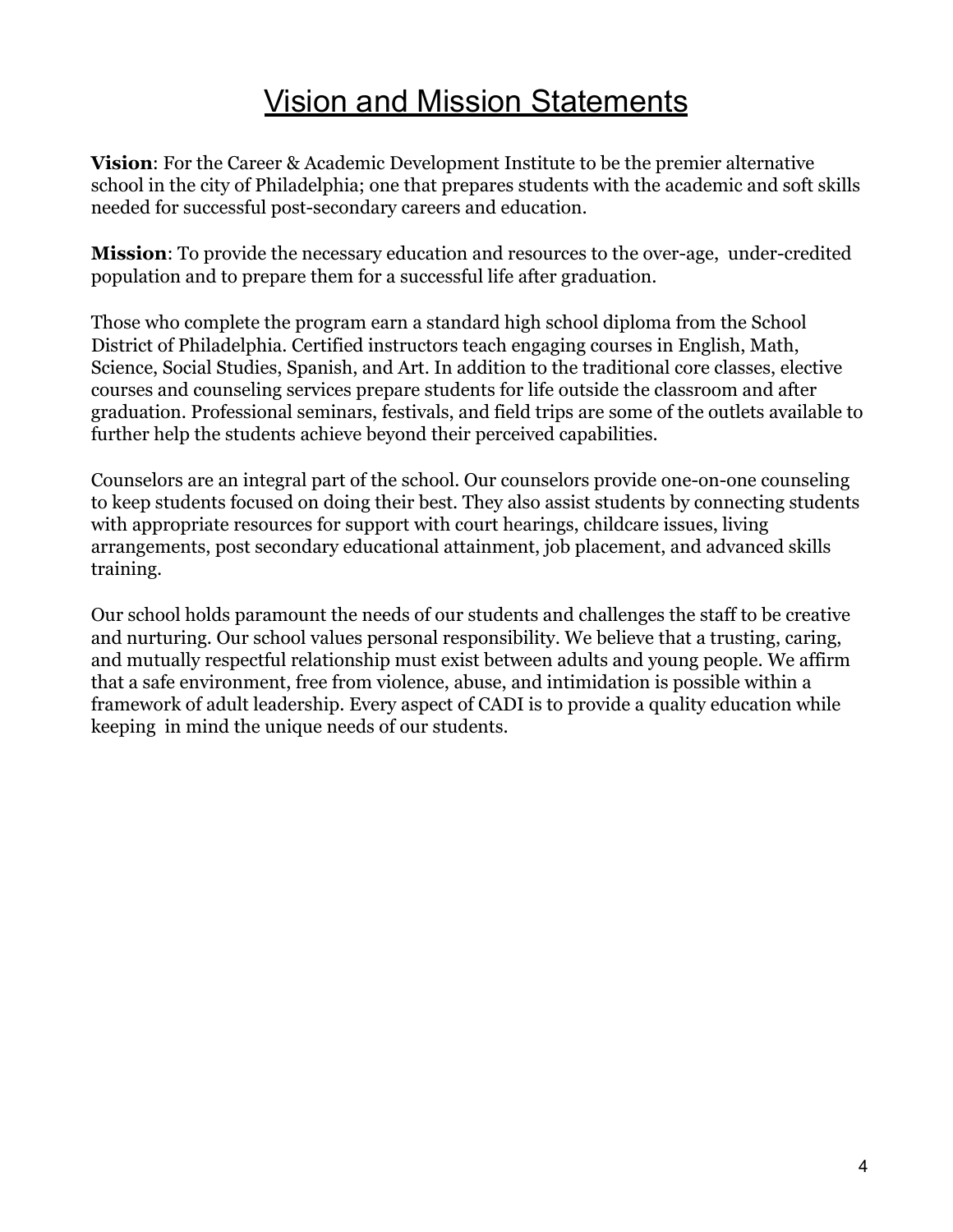# **School Staff Directory**

<span id="page-4-0"></span>

| Director of Literacy                                            | C. Benjamin Lattimore     |                                 |
|-----------------------------------------------------------------|---------------------------|---------------------------------|
| Principal                                                       | Dana Rapoport             | drapoport@oicofamerica.org      |
| <b>Office Manager</b>                                           | Marie Jean-Louis          | cadi.info@cadi.oicofamerica.org |
| <b>Elect Program Manager</b>                                    | <b>Tracy Pavlovic</b>     |                                 |
| <b>SEL Counselor/Counseling</b><br>assignment A-M, Roster Chair | Lester Lowery             | llowery@oicofamerica.org        |
| Career Counselor/Counseling<br>assignment N-Z                   | <b>Yvonne Knowles</b>     | yknowles@oicofamerica.org       |
| <b>Special Education</b><br>Case-Manager                        |                           |                                 |
| <b>English Instructor</b>                                       | N'kenge Feagin            | nfeagin@oicofamerica.org        |
| English Instructor, Computer<br>Instructor                      | Lauralynn Sweet           | lsweet@oicofamerica.org         |
| Social Studies Instructor                                       | Ken Detweiler             | kdetweiler@oicofamerica.org     |
| <b>Science Instructor</b>                                       | <b>Leonard Mace</b>       | lmace@oicofamerica.org          |
| Math Instructor                                                 | <b>Julie Baxter</b>       | jbaxter@oicofamerica.org        |
| Spanish Instructor                                              | Maria Canfield            | mcanfield@oicofamerica.org      |
| <b>Art Instructor</b>                                           | <b>Henry Bermudez</b>     | hbermudez@oicofamerica.org      |
| Security                                                        | <b>Kwame Leek</b>         |                                 |
| Security                                                        | Pamela Whitfield          |                                 |
| Cafeteria Manager                                               | <b>Roxanne Smith</b>      |                                 |
| <b>School Nurse</b>                                             | <b>TBD</b>                |                                 |
| Custodial                                                       | Elsa Maribel<br>Rodriguez |                                 |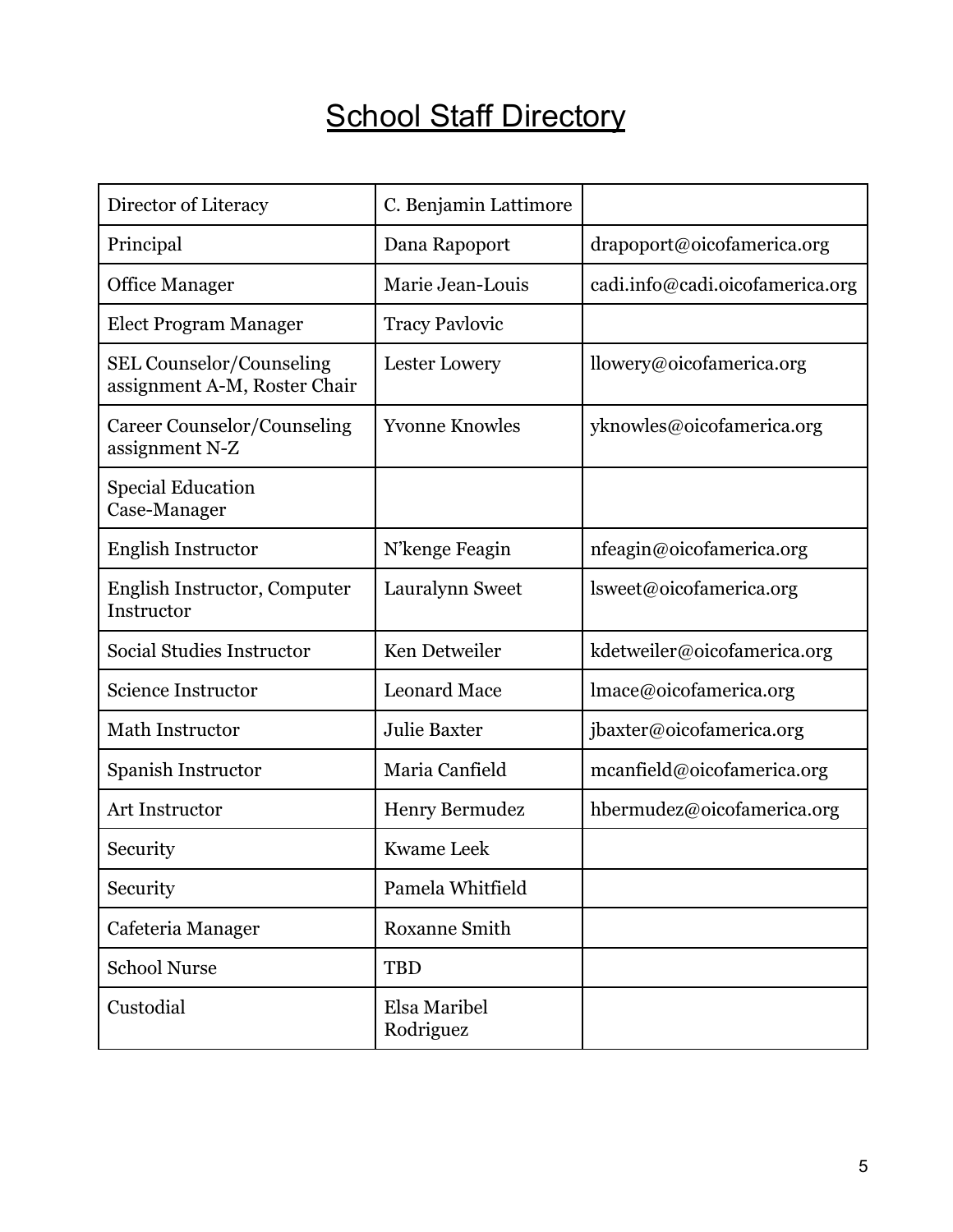# **School Hours and Attendance**

#### <span id="page-5-1"></span><span id="page-5-0"></span>School Day

The regular school day lasts from **8:30 a.m. to 2:32 p.m**. Mondays, Thursday and Fridays there is additional support time and teacher open office hours from 2:32 p.m. to 3:04 p.m. Students must arrive at school by 8:30 a.m. After 8:30 a.m. the student is considered late for school and the main door will be closed after 8:45 a.m. **ALL STUDENTS MUST SWIPE IN EVERYDAY UPON ARRIVAL.**

#### <span id="page-5-2"></span>Late Arrivals

Students who do not have a first period class must arrive by 9:20 a.m. for their second period class and will enter through the main building entrance on 3rd street,taking the elevator to the 4th floor. Any other students arriving after 8:45 a.m. will not be allowed in unless they arrive with a note from an approved appointment and a late admission slip from their counselor.

#### <span id="page-5-3"></span>**Attendance**

Students are expected to be present and on time each day to ensure graduation. State law requires that absences be authorized from school and the school must be notified in advance or at the time of the absence. A call or email ([cadi.info@cadi.oicofamerica.org\)](mailto:cadi.info@cadi.oicofamerica.org) to us will save time and help protect the student. Absent students who we have not heard from will be contacted by phone. It is vital that we have one or more telephone numbers to contact family members during the school day. It is the family's responsibility to notify us immediately if numbers change.

#### <span id="page-5-4"></span>**Truancy**

Truancy is defined as leaving school during school hours without school authorization or absence from school other than those defined as legally excused. Truancy may be categorized as unexcused or illegal absences.

## <span id="page-5-5"></span>Absences

Students are expected to report to school every day and around all appointments when possible. Scheduled appointments and absences due to sickness may be considered excused absences only if the student brings in a note from their appointment within three (3) school days of the absence. The following are examples of excused absences from school:

**Scheduled** doctor appointment **Scheduled** dental appointment **Scheduled** court appearance **Scheduled** meeting with Probation Officer **Scheduled** therapy session **Scheduled** WIC/County Assistance Office appointment

If a student is absent for more than 3 days, a note written by a parent or guardian is **NOT** acceptable. You **MUST** bring in a doctor's note!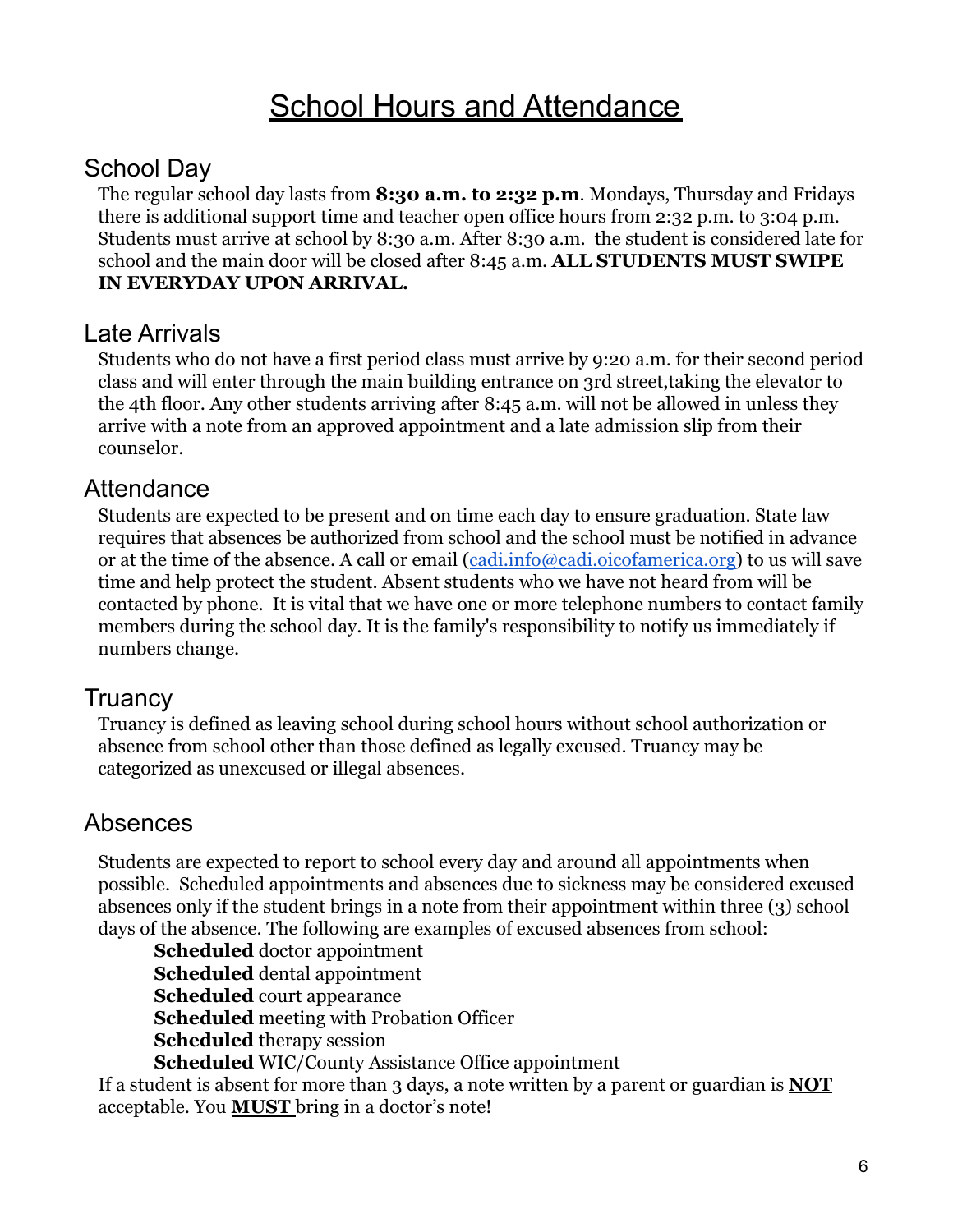The absence remains unexcused if a student brings in a note after (3) days. Notes written by parents requesting that the absence be excused are not accepted; therefore, the absence is unexcused. **Ten unexcused absences during a quarter may result in a student losing their place at CADI and being dropped from roll.**

**Handwritten notes on business cards, index cards, lined paper, etc. will not be accepted.** All notes must be on letterhead from the designated appointment.

All notes are required to have the following information:

- a. Telephone number
- b. Date of appointment
- c. Time of appointment
- d. Designated signature

#### *Students are required to report to school before their scheduled afternoon appointment or after their morning appointment.*

## <span id="page-6-0"></span>Early Dismissals

When it is necessary for a student to leave before dismissal, the student's parent or guardian is required to send a written request or appointment card for such dismissal giving the reason for the dismissal. Whenever possible, students are encouraged to make appointments outside of school hours or on days school is not in session. In the case of a sudden onset of illness or other emergency requiring a student to leave early, permission must be given from the student's counselor or the school principal. Any identified pattern of early dismissals may result in academic consequences, graduation delays, and ultimately a student's dismissal from CADI.

# <span id="page-6-1"></span>Academic Requirements and Student Supports

## <span id="page-6-2"></span>Counselors and Advisors

All students will be assigned a counselor by the letter of their last name. The counselor's role is to build a one-on-one relationship with students to aid in eliminating challenges that prevent a student from completing their graduation requirements. This includes but is not limited to:

- connecting students with outside support
- identifying and setting up special sessions around student interests and needs
- coordinating and building relationships with probation officers, social workers, parents/guardians and any other officials to ensure appropriate documentation is completed and received on each student

Counselors also provide periodic counseling and effective assistance to help students achieve their goals. It is important that parents, guardians, and students provide counselors with accurate contact information so all school mailings and documents will be received in a timely manner.

#### **If a student moves, changes address or telephone number, but continues to**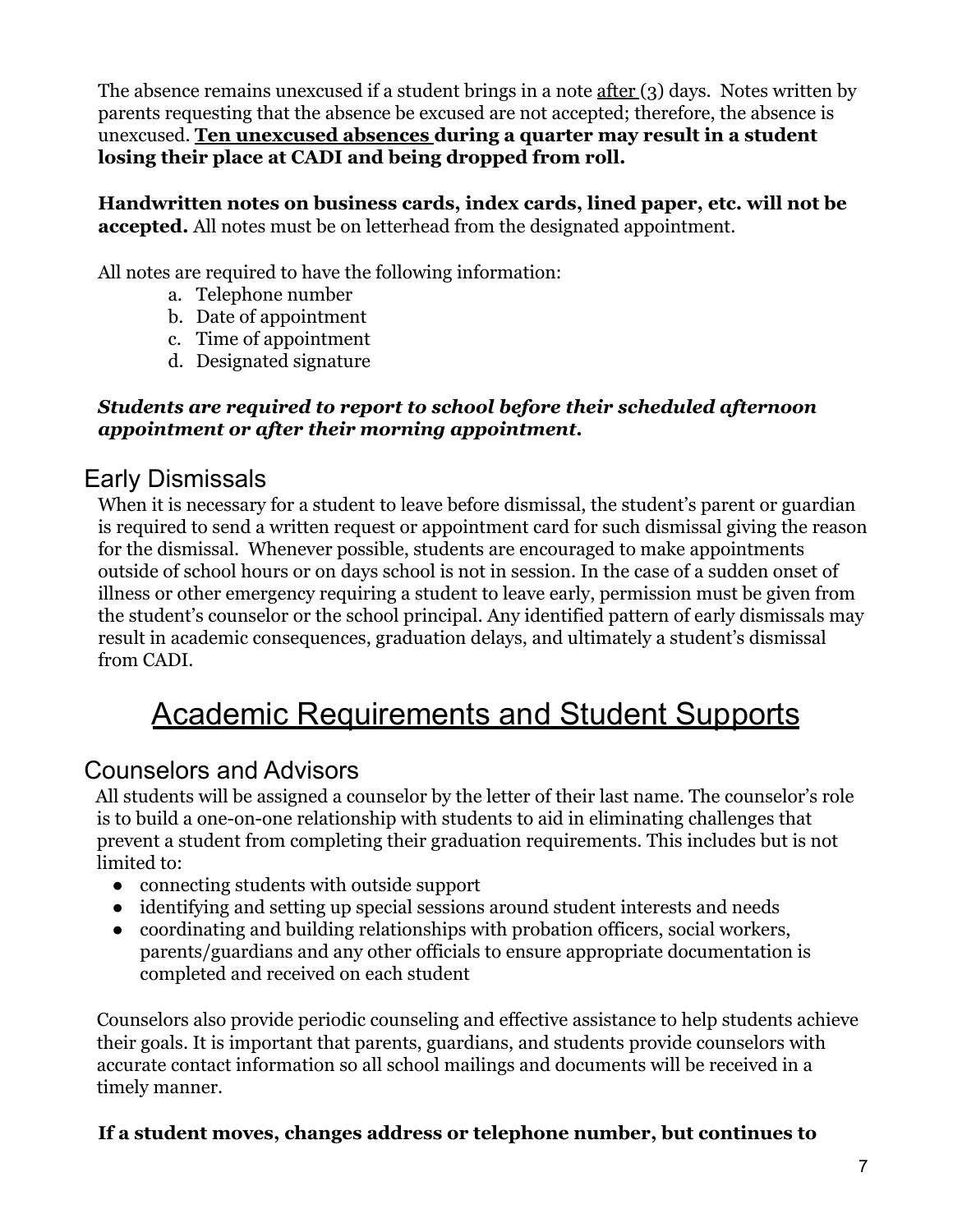#### **attend CADI, a counselor or advisor must be notified immediately and given the new information. Any change in emergency contact information must be communicated to the counselor.**

In addition to counselors, all students are assigned a teacher advisor. Advisors meet with students daily and are responsible for our restorative justice program and some academic counseling. Advisors will be the student's advocate within the school by building relationships with the student and assisting students in keeping up with their academic goals.

## <span id="page-7-0"></span>Multi-Tiered Support System (MTSS)

In addition to advisory and counseling services, CADI staff meet weekly to discuss student needs, monitor progress, and assign supports to ensure student success. The weekly discussions will focus on academics, attendance and behavior. The school will share these supports through phone calls and conferences with students and families. If students continue to remain unsuccessful or are unable to change habits preventing their success at CADI, the student is at risk of being dropped from roll at CADI after a discussion of alternative educational options.

## <span id="page-7-1"></span>Credits and Graduation Expectations

Students earn credits at the end of each quarter. A semester consists of two quarters thereby earning students a full credit for live instruction classes. Students must pass **both quarters** of an assigned class to earn full credit in live courses.

Each semester, students have the opportunity to earn a minimum of 5.25 credits in live instruction, and can earn additional credits in online self-paced courses as needed.

In order to graduate from CADI, the student must achieve the following:

- Accrual of the designated 23.5 credits (identified below)
- Successful Keystone scores or alternative requirement (as determined by SDP)
- Successful senior project
- 60 hours of community service

A student entering the school with no credits should be able to graduate within 24 months assuming they maintain good academic standing and attendance. The required breakdown of credits is listed below:

| English                           | 4 credits | <b>Arts and Humanities</b>                 | 2 credits   |
|-----------------------------------|-----------|--------------------------------------------|-------------|
| <b>Social Studies</b>             | 3 credits | World Language                             | 2 credits   |
| African American History 1 credit |           | Health                                     | 0.5 credits |
| <b>Mathematics</b>                | 3 credits | <b>Physical Education</b>                  | 1 credit    |
| Science                           | 3 credits | Electives                                  | 4 credits*  |
|                                   |           | *1 credit must be a math or science credit |             |

Upon entrance to CADI, students will receive a credit review and expected timeline for graduation based on the number of credits and hours of service the student has completed.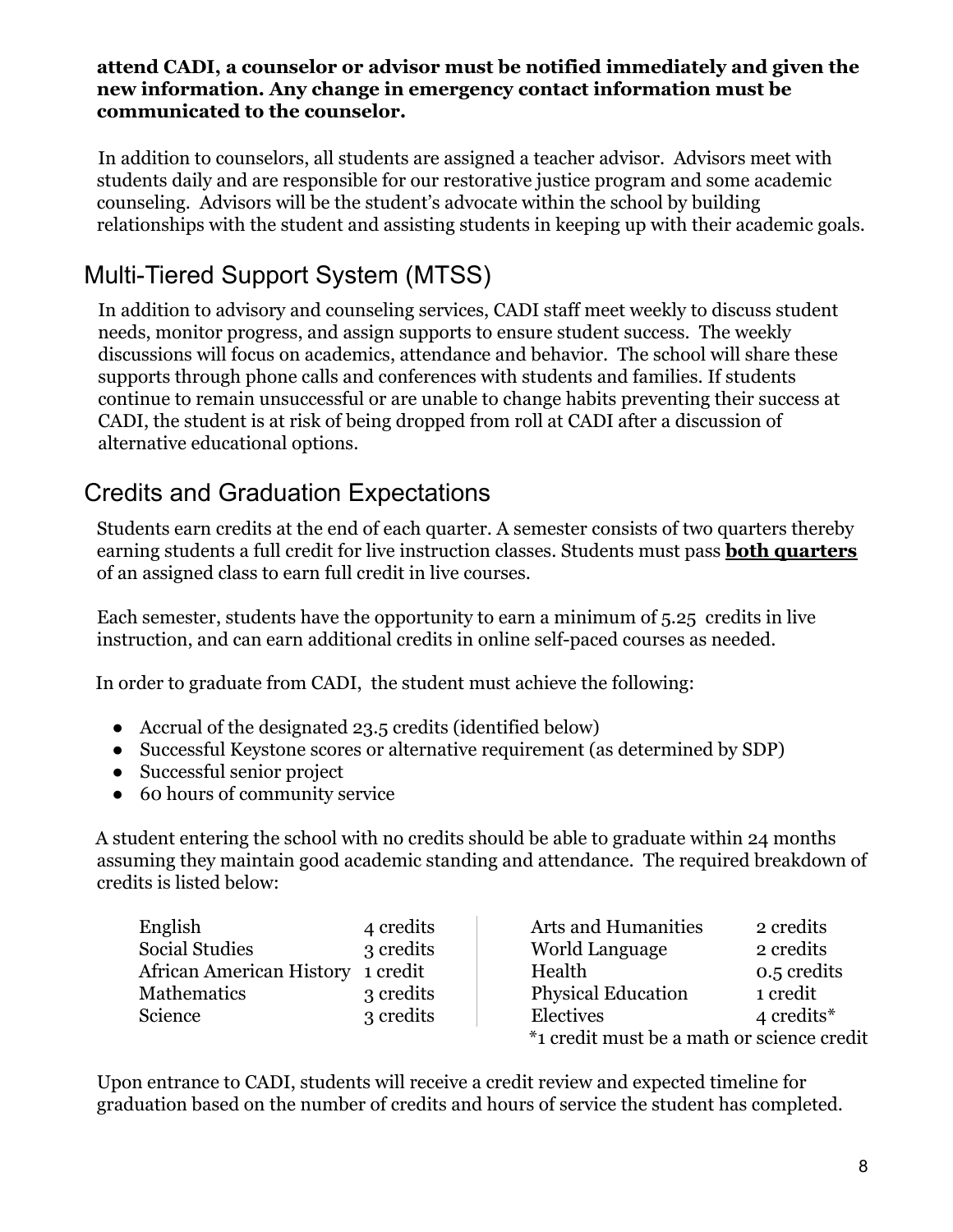## <span id="page-8-0"></span>**Testing**

All students are required to take Star Assessments in math and literacy 4 times throughout the academic year to assist in monitoring student progress and academic growth. These are key tools to assist teachers in developing individualized instruction at the appropriate level. Additionally, Pennsylvania state (Keystone and civics exams) testing will be given after completion of the appropriate courses for any students enrolled to ensure students have reached the expected academic levels and fulfil new PA graduation requirements.

## <span id="page-8-1"></span>Report Cards and Interim Reports

At the end of each quarter, a report card is prepared for each student and available through SDP's Parent Portal. Midway through each quarter a progress report is made available to ensure students are on track. Advisors will remind families of this and meet with students to review these reports midway through the quarter. Grades are updated weekly and are always available to be viewed through the student's Google Classroom. Each faculty member evaluates a student's work according to the classroom standards. These standard expectations include a high level of class participation, attendance, and a demonstration of the ability to use the concepts that have been taught.

#### **The faculty follows SDP's grading scale:**

A 100-90 B 89-80 C 79-70 D 69-60 F 59-Below

#### <span id="page-8-2"></span>Honor Roll

Students who have earned A's & B's on their report cards in each class will be placed on the school honor roll. This list will be determined each quarter and students who remain on the honor roll for the entire year will receive special recognition at the end of the school year. The students who are on the honor roll will receive recognition during the course of the year.

#### <span id="page-8-3"></span>Homework Policy

Homework is defined as any assignment for study or preparation to be completed outside of regularly scheduled class time. A support period is provided at the end of most school days to provide a time and place for students to complete homework and get assistance from staff. Homework is a portion of the grade and is expected to be completed as a way of helping students build up responsibility, grow academic skill and increase learning.

#### <span id="page-8-4"></span>Make-up work Policy

All student work will be made available through Google Classroom. Absent students may keep up on work by reviewing and completing posted assignments, although full points may not be provided if the absence was unexcused. If a student has an extended absence, counselors and teachers should be contacted to discuss extension of assignments for full-credit on assignments. The determination of awarding full credit is at the teacher's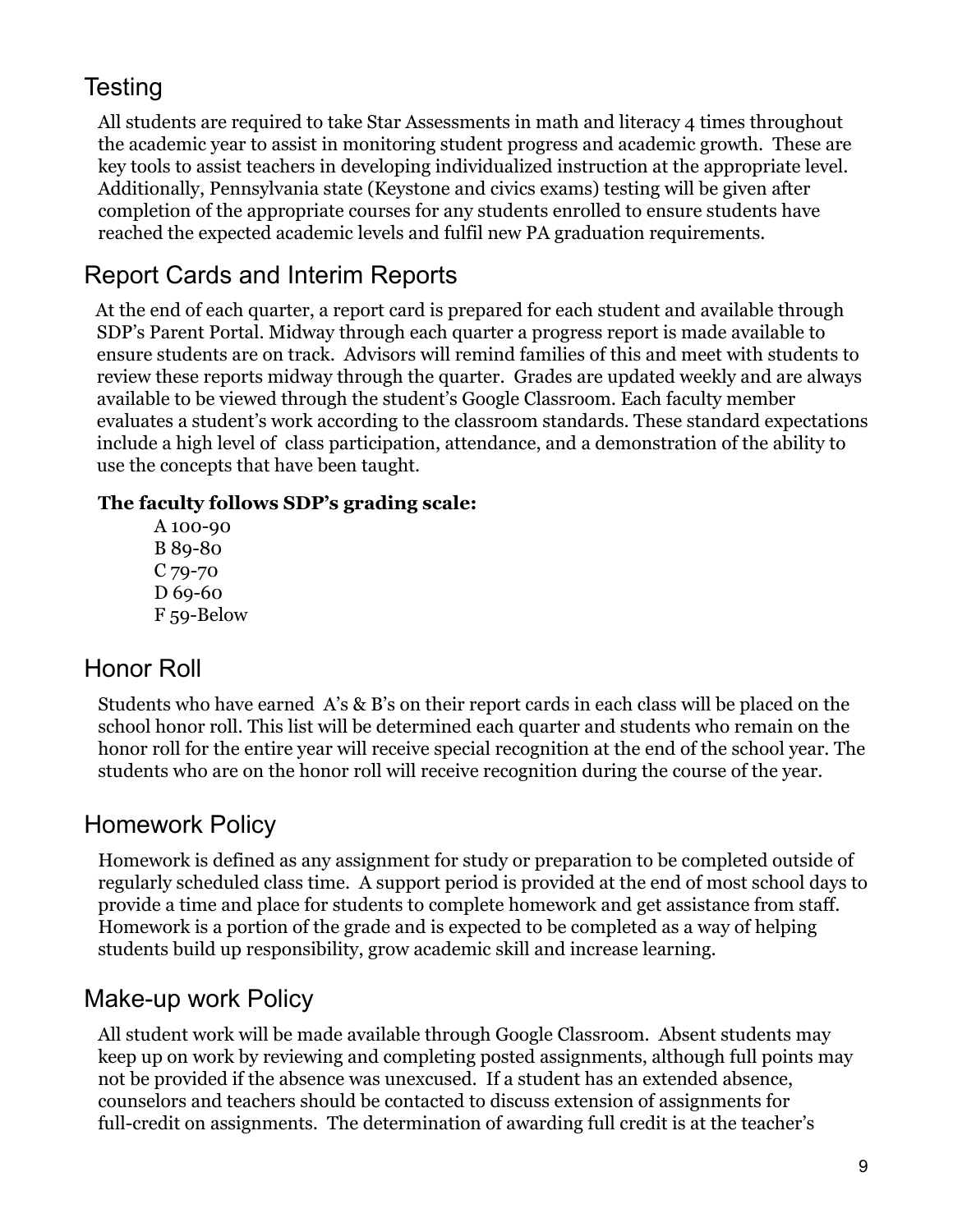#### discretion. **Unless prior arrangements have been made, work will not be accepted after the week it was assigned.**

The decision about which work and the length of time to complete this work will be made by the classroom teacher. It is the STUDENT'S RESPONSIBILITY to contact his/her teachers.

#### <span id="page-9-0"></span>Academic Probation Policy

Students are expected to stay on track to earn all assigned credits during their time of enrollment. The Academic Probation policy identifies students who are not making satisfactory academic progress or not attending school regularly. The policy has three levels: academic warning, academic probation, and recommendation of transfer from CADI. As needed, students and families will be contacted to discuss enrollment and have conferences with the Principal and counselors to ensure students are able to be successful or may be counseled to seek alternative arrangements if students are unable to meet the requirements at CADI.

**Student Expectations: Be respectful Be prepared Be ready to learn Ask for help**

As moments arise where students need additional support to be ready to engage positively, staff will be made available to the student to assist in getting them back on track through our advisory program, MTSS and counseling services.

#### <span id="page-9-1"></span>Prom and senior activities

The prom is for students in **good academic standing** attending CADI and who are expected to graduate, or have already graduated, during one of the 3 graduations of each school year. Good academic standing means, but is not limited to:

- 1. Has passed or is on track to pass all courses
- 2. Is not suspended or on disciplinary probation
- 3. Has satisfactory attendance
- 4. Has no outstanding payments due

Guests may not be over the age of 25, unless the CADI student is 21 years of age or older and has been granted prior administrative approval.

#### <span id="page-9-2"></span>Student Farecards

**Transpasses are no longer provided to students on a weekly basis**. Students who are eligible based on listed home addresses will be provided a new Septa Student Farecard that will be used throughout their time at CADI. If a student name is not on our farecard list, students are expected to provide their way to school. A farecard will be voided if not returned if a student is dropped from school.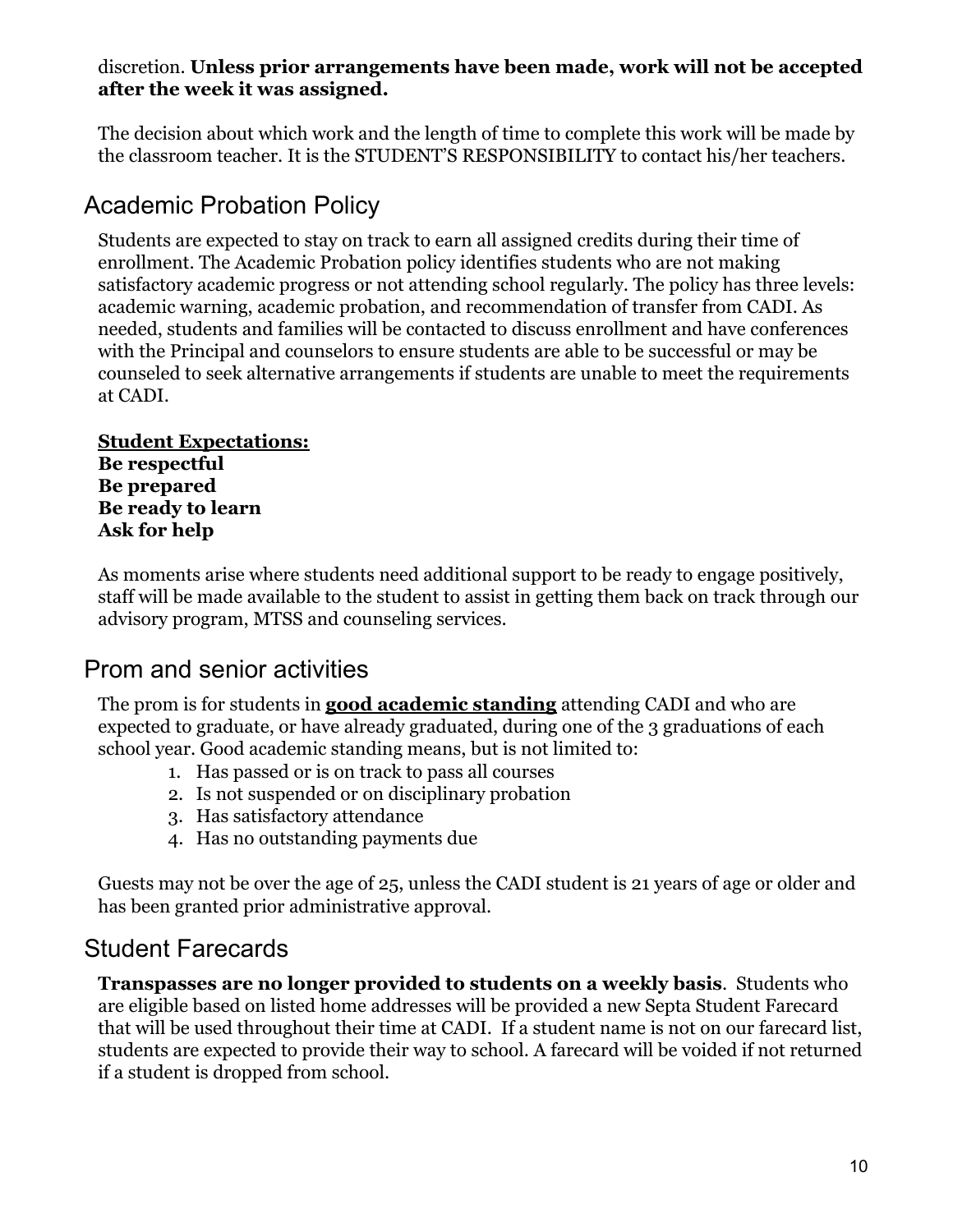# Uniform Policy and Dress Code

#### <span id="page-10-1"></span><span id="page-10-0"></span>Dress Code Policy

There is a strong relationship between neat, appropriate attire and a positive learning environment. All students are expected to be groomed and dressed appropriately for school and school activities.

#### <span id="page-10-2"></span>School Uniforms

Students must dress according to the standards set by the Dress Code Policy. **ALL STUDENTS are required to wear the CADI polo shirt with dark blue or black pants or appropriate length skirt.** During the winter months, students may wear long sleeve shirts underneath their CADI polo.

CADI polo shirts are available for purchase at the school for \$15.00. Additional CADI uniform outerwear will be available for purchase as well. Students must be fully dressed in the proper uniform prior to entering or leaving the building. Students arriving without proper uniform will be given the opportunity to purchase a new polo or borrow an Oxford uniform shirt for the day to enter the building.

#### <span id="page-10-3"></span>Appropriate Dress and Dress-Down Days

During dress-down days, all attire must be appropriate. This includes but is not limited to: attire with profane or suggestive pictures or sayings, attire that exposes shoulders or excessive skin or undergarments, jewelry referring to alcohol, drugs, sex, or violence/fighting. If belts, suspenders, or straps are worn, they must be worn in place and fastened. In addition, articles or style of clothes, etc., commonly suggestive of gang activity will not be allowed. Metal chains or any other potentially dangerous accessories may not be worn in the building.

If the student is in doubt about an item's appropriateness, the best advice is to leave it at home. Students arriving with attire deemed inappropriate by administration will be provided with approved items to allow entry into the school.

#### <span id="page-10-4"></span>Additional Clothing Items

Coat racks are available in the main office for students to leave items not to be worn during school hours. Students may choose to carry additional items (such as coats, bandanas, scarves or other headgear) or leave them in designated spaces in the main office. All footwear must be closed-toed and appropriate for school to prevent injury.

#### <span id="page-10-5"></span>Backpacks and Personal Bags

A personal bag or backpack is highly encouraged to ensure students have all necessary items to be successful in class but is subject to search upon entry.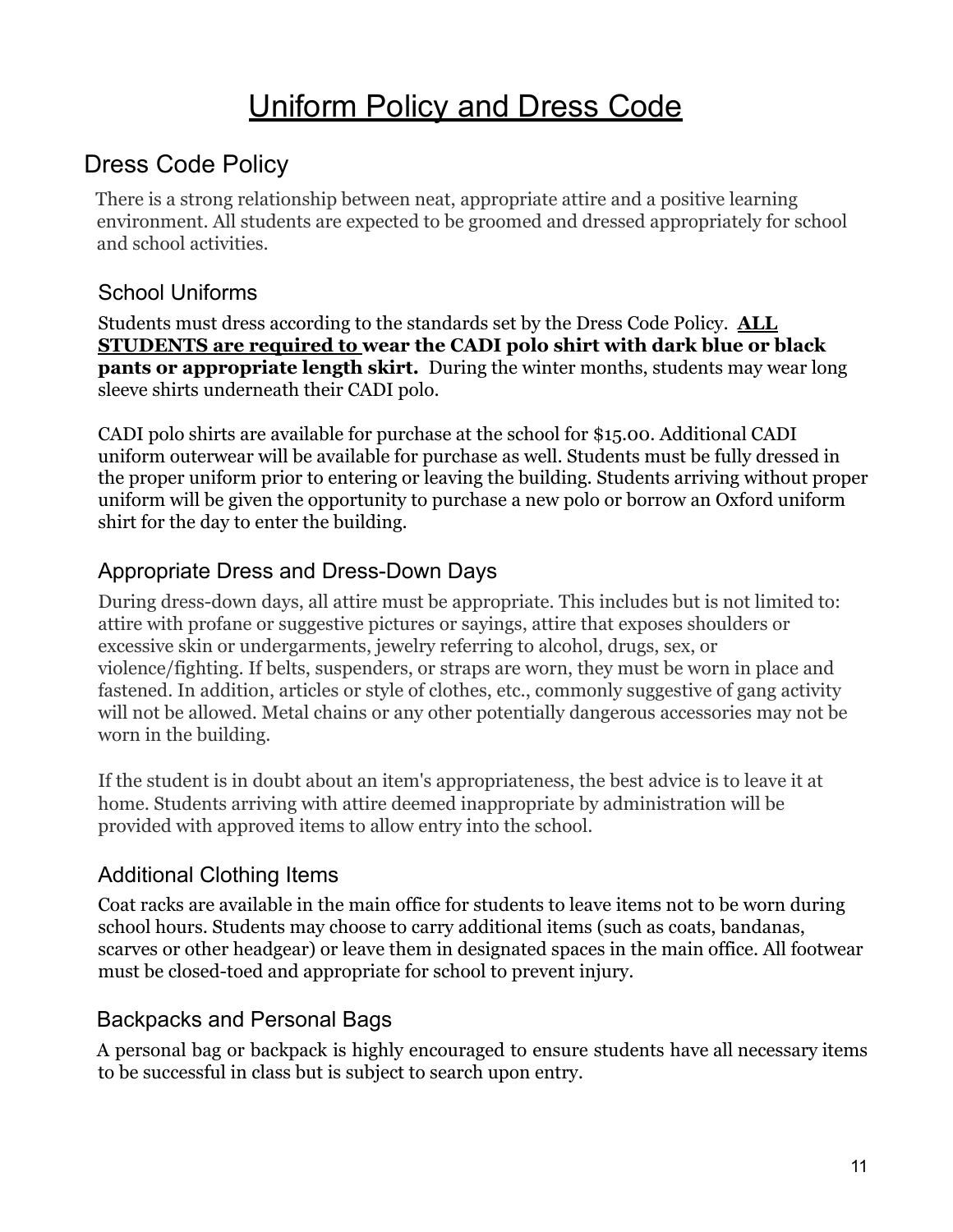# **School Safety Policies**

#### <span id="page-11-1"></span><span id="page-11-0"></span>Student ID/swipe Cards

All students will be given a student ID within their first 10 days at CADI which they will need to swipe for attendance. Students are expected to carry their ID with them at all times. The first ID/swipe card is free; replacement ID/swipe cards can be purchased for \$5.00. All student ID/swipe cards are the property of CADI.

#### <span id="page-11-2"></span>Search Policy

CADI acknowledges the need for a safe school environment. In order to maintain a safe school environment, CADI reserves the right to search all bags prior to entering the building. All students, including females who are pregnant, are expected to walk through the metal detector machine located at the student entrance. At any time during the day, students' bags are subject to search. Possession of a weapon is a convictable offense, and students who endanger the safety of others will be expelled.

#### <span id="page-11-3"></span>Tobacco and Drug Policy

The expectation is that a student will not enter the school premises in possession of or under the influence of any alcohol, tobacco, drugs, or nonprescription medication.

A student requiring prescription medication is expected to notify administration and provide proof of a doctor's prescription.

Any student who is suspected to possess or be under the influence of unauthorized drugs will be monitored and an emergency contact and potentially medical or police personnel will be notified.

#### <span id="page-11-4"></span>Physical Violence (Fight) Policy

All students are expected to respect personal space of other individuals in the building at all times. **Physical harm inflicted on another person is absolutely prohibited and will result in corrective measures to ensure the safety and well being of the community.** Please see the MTSS policy for additional information.

#### <span id="page-11-5"></span>Cell Phones and Other Electronics

**CELL PHONE USE IS NOT PERMITTED AT CADI.** Upon entry, students' cell phones will be collected by security and stored safely throughout the school day. Phones will be returned at the end of the student's school day. If the student refuses to turn-in their cell phone when asked, they will be asked to leave the building and will incur an illegal absence for the day. Families who need to reach their student should call the main office at 215-567-2410.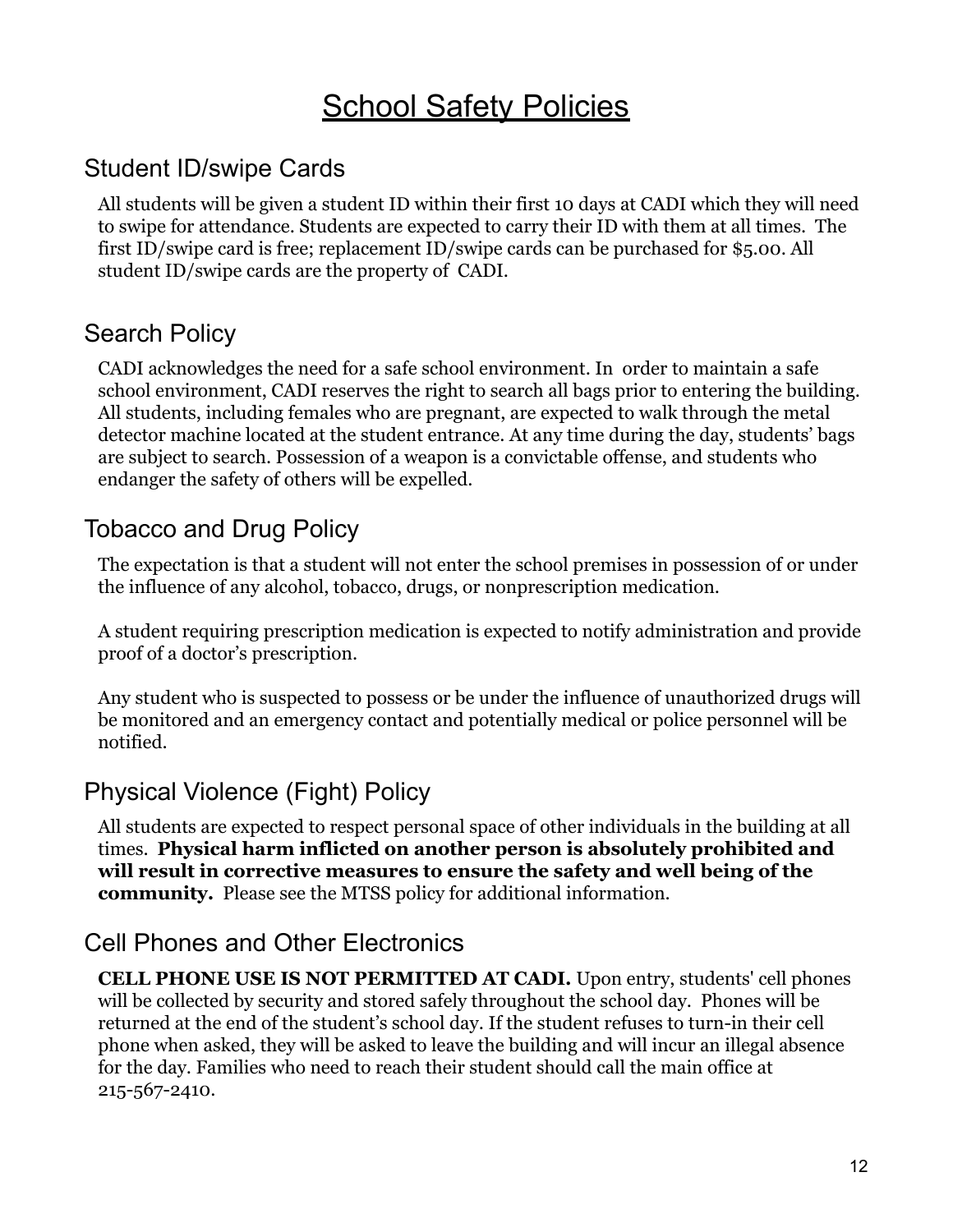## <span id="page-12-0"></span>Computer and Internet Policy

Students are expected to use computers and their CADI school email accounts solely for school sanctioned educational purposes. Violations of this appropriate use will result in the loss of computer privileges and possible expulsion. All students are expected to follow the School District of Philadelphia Acceptable Use Policies.

## <span id="page-12-1"></span>Food Policy

To maintain a safe and clean learning environment, **food/beverages/snacks are only allowed in the cafeteria during designated times**. All outside food coming into the building should be contained (ex. bags, plastic containers). Students shall not share and/or distribute food/beverages/snacks.

#### <span id="page-12-2"></span>Hallway Policy

All students should be able to maintain an orderly fashion in hallways, classrooms, lobby, cafeteria, and all common areas to ensure a safe learning environment. Students are expected to move through hallways quickly to their destination. CADI staff members will be monitoring the hallways throughout the day.

#### <span id="page-12-3"></span>Visitor Policy

Under normal circumstances, parents and guardians are encouraged and invited to visit CADI for the purpose of improving the school community. In order to maintain proper security, we request that all visitors follow these procedures:

- must enter through the main lobby and pass through the metal detector.
- will allow bags to be searched and items deemed inappropriate for the school setting to be secured by school staff until departure.
- will be required to sign in at the front desk.
- will be required to wear a visitor's badge and returned to the security guard at the time of departure.
- No student visitors will be permitted during the school day without prior administrative approval.

## <span id="page-12-4"></span>Fire and Safety Drill Policy

Fire and safety drills will be held regularly during the school year. Direction cards are posted in each room signifying the direction and exit that should be used by the students in the room. Students are expected to follow staff directions to ensure an orderly exit and re-entry of classrooms during all drills.

#### <span id="page-12-5"></span>Inclement Weather

When bad weather hits our area, students and families are expected to watch NBC 10, Fox 29 or listen to KYW 1060 for school closing information. When the School District of Philadelphia is closed, CADI is also closed.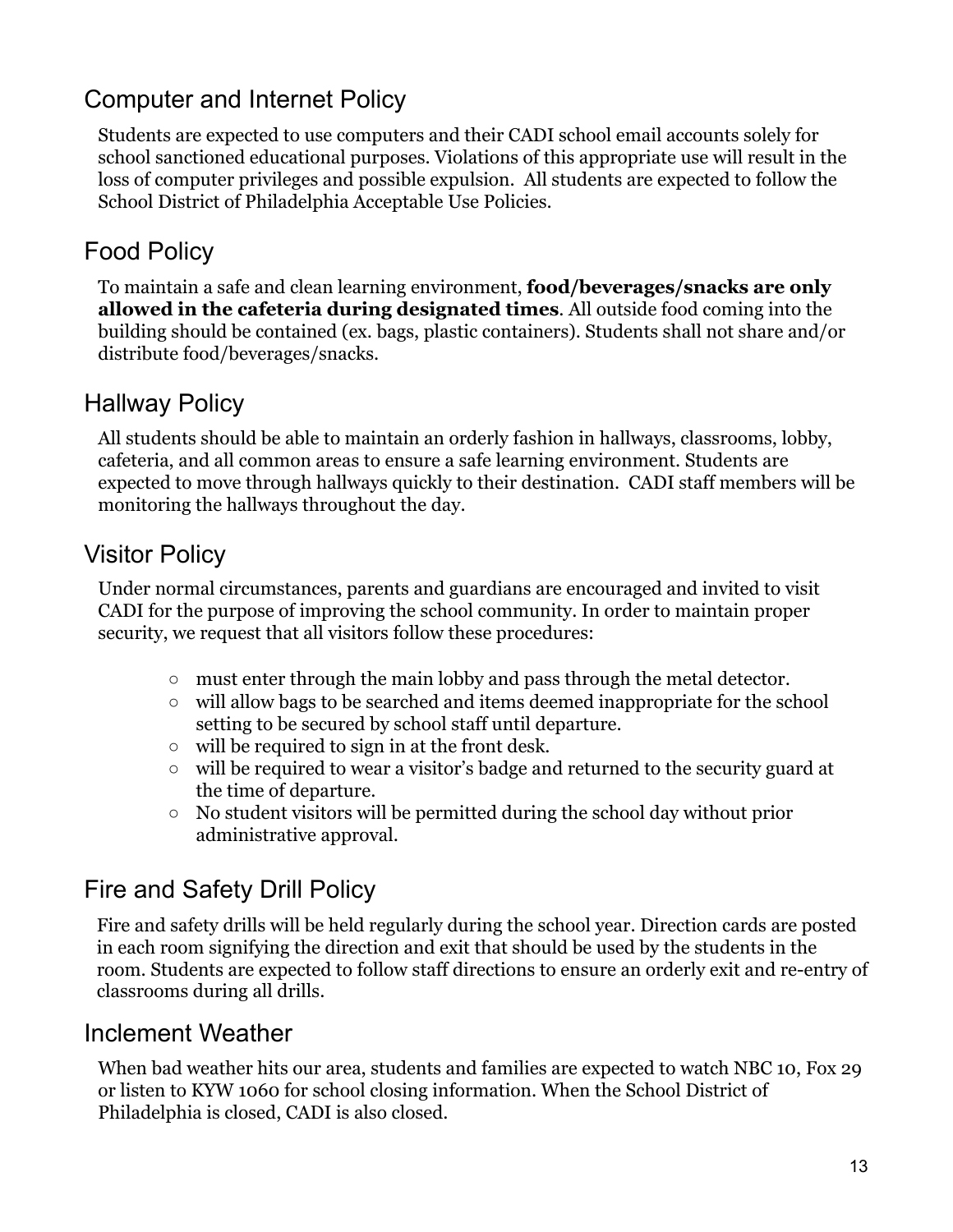# COVID Precautions

<span id="page-13-0"></span>CADI will be following all School District of Philadelphia protocols to prevent the spread of Covid-19. Highlighted below are some of the precautions CADI staff and students will be expected to take in order to ensure the safety of the CADI community. Please note these are subject to change based on the requirements of the School District of Philadelphia and city policies.

- **All staff and students will be expected to be masked at all times inside the CADI building**. Students may only remove masks while eating in the cafeteria.
- **● Students and staff are expected to self-screen every morning and stay home if they are sick or have any of the following symptoms:**
	- Fever of 100.4℉ or greater
	- Muscle or body aches
	- Headache
	- Sore throat
	- Congestion or runny nose
	- Fatigue
	- Nausea or vomiting
	- Diarrhea
	- New or persistent cough
	- New loss of taste or smell
	- Shortness of breath or difficulty breathing
- **● All staff and student temperatures will be checked upon arrival**
- CADI staff will follow all SDP protocols regarding isolation, testing and removal of individuals who show symptoms related with Covid-19 during the school day
- **● All staff and students are expected to immediately report any positive test results for Covid-19**
- High touch areas such as door knobs will be cleaned regularly throughout the school day
- **● Desks and chairs will be sanitized at the beginning and end of each class period and between lunch periods**
- Automatic hand-sanitizer stations will be available throughout the building as well as individual bottles of hand sanitizer in each classroom
- Staff will be tested weekly regardless of vaccination status
- All students are strongly recommended to test weekly regardless of vaccination status. The school is building a relationship in order to provide free testing on-site for students and families who consent.
- In addition to a minimum of 3ft of social distancing, **assigned seating will be required in all spaces including the cafeteria to support contract tracing**
- **● Until further notice, no visitors will be allowed in the CADI building.**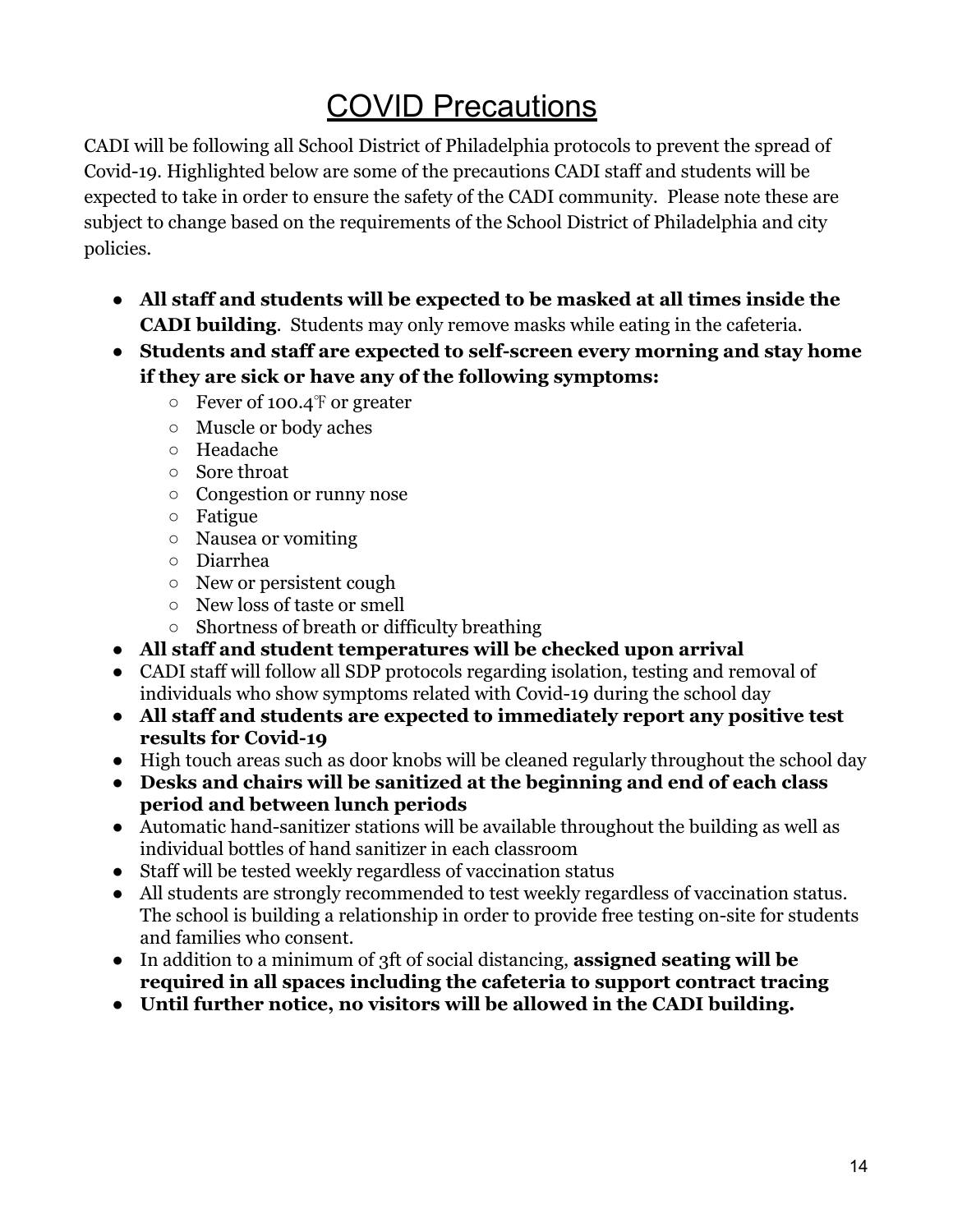## <span id="page-14-0"></span>**Acknowledgement of Handbook Policies**

I have received a copy of the Student/Parent Handbook. I have read the handbook and understand all the rules and expectations. I agree to be responsible for following all of the rules and expectations of the Career and Academic Development Institute and understand the consequences for failing to follow the requirements.

I understand that this handbook may be amended during the year without notice. This handbook in the latest version will be available on the school's website and is applicable to all students upon the implementation of any change. The administration will notify all families and students in writing, where possible, of any changes to the handbook as soon as is practical.

(Student Printed Name)

(Student Signature) (Date)

(Parent/Guardian Signature) (Date)